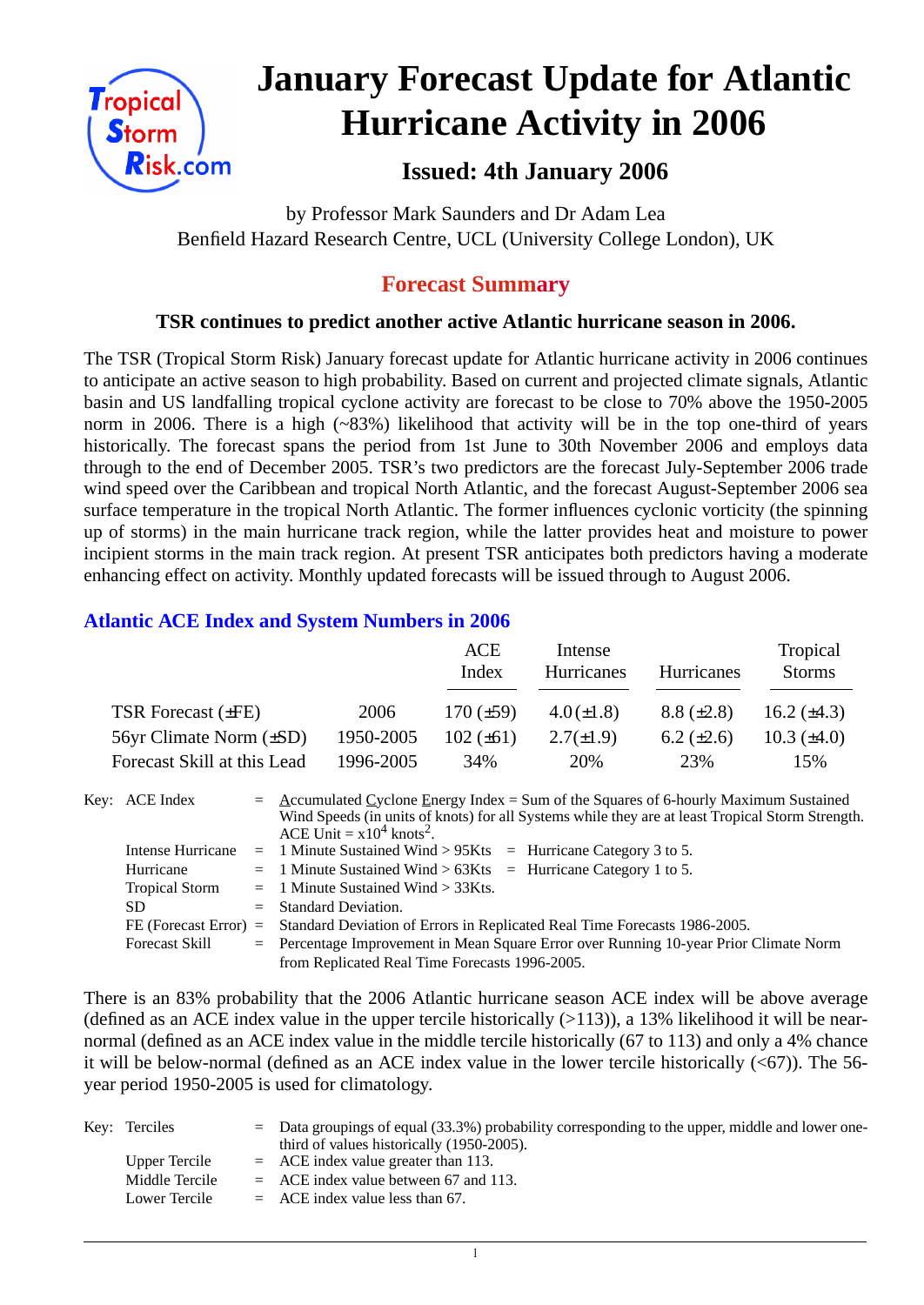#### **ACE Index & Numbers Forming in the MDR, Caribbean Sea and Gulf of Mexico in 2006**

|                              |           | ACE<br>Index   | Intense<br>Hurricanes | Hurricanes      | Tropical<br><b>Storms</b> |
|------------------------------|-----------|----------------|-----------------------|-----------------|---------------------------|
| TSR Forecast $(\pm FE)$      | 2006      | 144 $(\pm 59)$ | $3.7(\pm 1.6)$        | 6.7 $(\pm 2.6)$ | 11.8 $(\pm 4.1)$          |
| 56yr Climate Norm $(\pm SD)$ | 1950-2005 | 79 $(\pm 60)$  | $2.3(\pm 1.8)$        | 4.3 $(\pm 2.5)$ | 7.1 $(\pm 3.5)$           |
| Forecast Skill at this Lead  | 1996-2005 | 37%            | 33%                   | 39%             | 25%                       |

The Atlantic hurricane Main Development Region (MDR) is the region  $10^{\circ}N - 20^{\circ}N$ ,  $20^{\circ}W - 60^{\circ}W$ between the Cape Verde Islands and the Caribbean Lesser Antilles. A storm is defined as having formed within this region if it reached at least tropical depression status while in the area.

There is an 82% probability that in 2006 the MDR, Caribbean Sea and Gulf of Mexico ACE index will be above average (defined as an ACE index value in the upper tercile historically (>91)), a 15% likelihood it will be near-normal (defined as an ACE index value in the middle tercile historically (35 to 91) and only a 3% chance it will be below-normal (defined as an ACE index value in the lower tercile historically (<35)). The 56-year period 1950-2005 is used for climatology.

#### **USA Landfalling ACE Index and Numbers in 2006**

|                                       |      | <b>ACE</b><br>Index | Hurricanes        | Tropical<br><b>Storms</b> |
|---------------------------------------|------|---------------------|-------------------|---------------------------|
| TSR Forecast $(\pm FE)$               | 2006 | 4.4 $(\pm 1.7)$     | 2.4 $(\pm 1.3)$   | 5.1 $(\pm 1.9)$           |
| 56yr Climate Norm (±SD) 1950-2005     |      | $2.4 \ (\pm 2.2)$   | $1.5 \ (\pm 1.3)$ | 3.1 $(\pm 2.0)$           |
| Forecast Skill at this Lead 1996-2005 |      | 39%                 | 23%               | 21%                       |

| Key: ACE Index           | $=$ Accumulated Cyclone Energy Index $=$ Sum of the Squares of hourly Maximum     |
|--------------------------|-----------------------------------------------------------------------------------|
|                          | Sustained Wind Speeds (in units of knots) for all Systems while they are at least |
|                          | Tropical Storm Strength and over the USA Mainland (reduced by a factor of 6).     |
|                          | ACE Unit = $x10^4$ knots <sup>2</sup> .                                           |
| Landfall Strike Category | $=$ Maximum 1 Minute Sustained Wind of Storm Directly Striking Land.              |
| USA Mainland             | $=$ Brownsville (Texas) to Maine.                                                 |

USA landfalling intense hurricanes are not forecast since we have no skill at any lead.

There is an 85% probability that in 2006 the USA landfalling ACE index will be above average (defined as a USA ACE index value in the upper tercile historically  $(>2.63)$ ), a 12% likelihood it will be nearnormal (defined as a USA ACE index value in the middle tercile historically (1.14 to 2.63) and only a 3% chance it will be below-normal (defined as a USA ACE index value in the lower tercile historically  $(\le 1.14)$ ). The 56-year period 1950-2005 is used for climatology.

#### **Caribbean Lesser Antilles Landfalling Numbers in 2006**

|                              |                                                                                     | <b>ACE</b><br>Index                                                                                                                                                                                                                                              | Intense<br><b>Hurricanes</b> | Hurricanes      | Tropical<br><b>Storms</b> |
|------------------------------|-------------------------------------------------------------------------------------|------------------------------------------------------------------------------------------------------------------------------------------------------------------------------------------------------------------------------------------------------------------|------------------------------|-----------------|---------------------------|
| TSR Forecast (±FE)           | 2006                                                                                | $2.6 (\pm 2.4)$                                                                                                                                                                                                                                                  | $0.4~(\pm 0.4)$              | $0.8 (\pm 0.6)$ | $1.8(\pm 1.1)$            |
| 56yr Climate Norm $(\pm SD)$ | 1950-2005                                                                           | 1.4 $(\pm 2.0)$                                                                                                                                                                                                                                                  | $0.3 \ (\pm 0.5)$            | $0.4~(\pm 0.7)$ | $1.1 (\pm 1.0)$           |
| Forecast Skill at this Lead  | 1996-2005                                                                           | 16%                                                                                                                                                                                                                                                              | 12%                          | 23%             | $0\%$                     |
| Key: ACE Index               | $=$ $\Delta$ ccumulated Cyclone Energy Index = Sum of the Squares of hourly Maximum | Sustained Wind Speeds (in units of knots) for all Systems while they are at least<br>Tropical Storm Strength and within the boxed region $(10^{\circ}N-18^{\circ}N,60^{\circ}W-63^{\circ}W)$ (reduced by a factor of 6). ACE Unit = $x10^4$ knots <sup>2</sup> . |                              |                 |                           |

| Landfall Strike Category | = Maximum 1 Minute Sustained Wind of Storm Directly Striking Land. |
|--------------------------|--------------------------------------------------------------------|
| Lesser Antilles          | $=$ Island Arc from Anguilla to Trinidad Inclusive.                |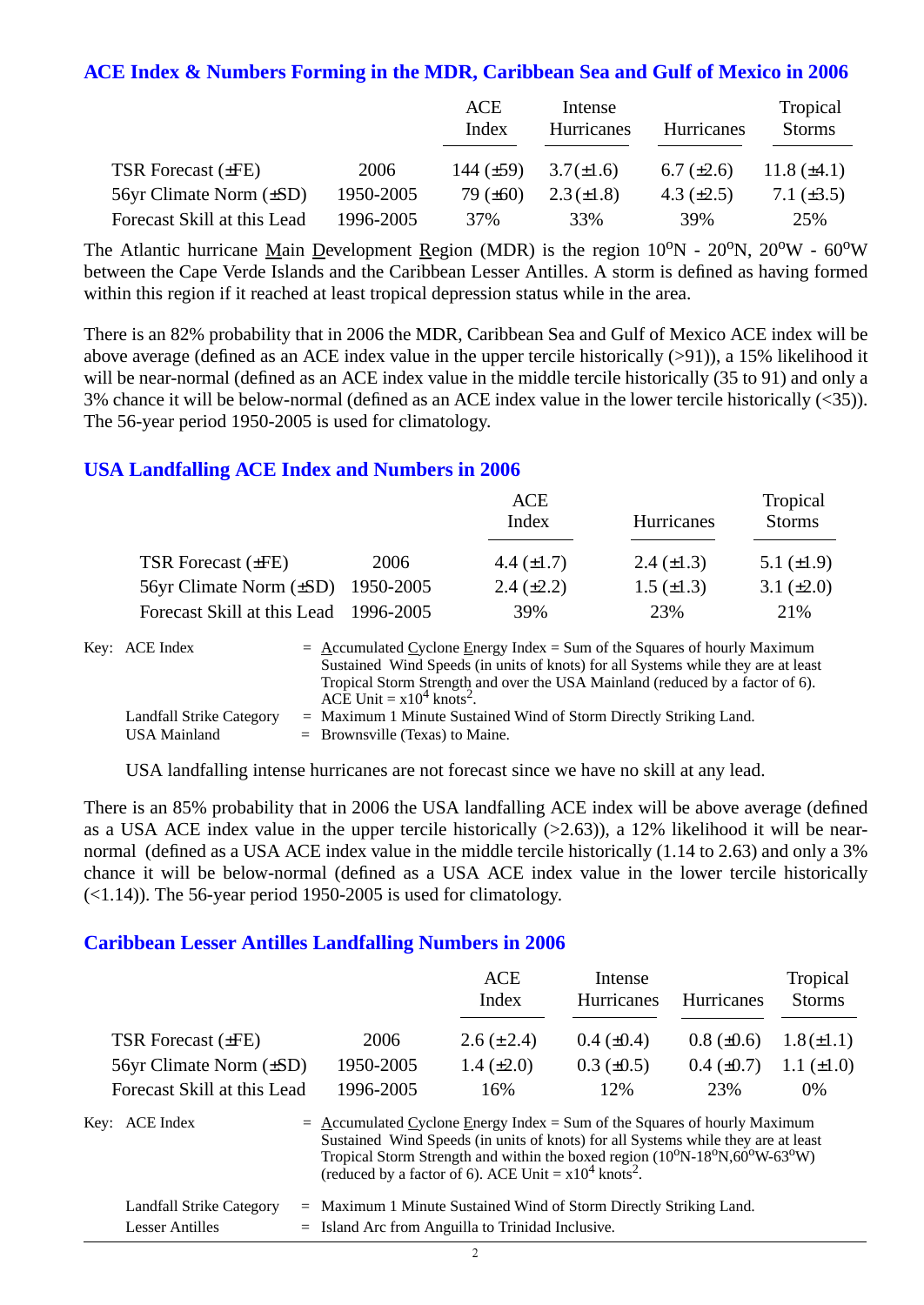### **Key Predictors for 2006**

The key factors behind the TSR forecast for an above-average hurricane season in 2006 are the anticipated moderate enhancing effect of July-September forecast trade winds at 925mb height over the Caribbean Sea and tropical North Atlantic region  $(7.5^{\circ}N - 17.5^{\circ}N, 30^{\circ}W - 100^{\circ}W)$ , and of August-September forecast sea surface temperature for the Atlantic MDR ( $10^{\circ}$ N -  $20^{\circ}$ N,  $20^{\circ}$ W -  $60^{\circ}$ W). The current forecasts for these predictors are  $0.79 \pm 0.79$  ms<sup>-1</sup> (up from last months value of  $0.68 \pm 0.80$  ms<sup>-1</sup>) weaker than normal (1976-2005 climatology) and  $0.25\pm0.30\degree$ C (similar to last months value of  $0.24\pm0.30^{\circ}$ C) warmer than normal (1976-2005 climatology). The forecast skills (assessed for the period 1986-2005) for these predictors at this lead are 30% and 33% respectively.

#### **Further Information and Next Forecast**

Further information about TSR forecasts, verifications and hindcast skill as a function of lead time may be obtained from the TSR web site *http://tropicalstormrisk.com*. The next TSR monthly forecast update for the 2006 Atlantic hurricane season will be issued on the 6th February 2006.

#### **Appendix - Predictions from Previous Months**

| <b>Atlantic ACE Index and System Numbers 2006</b> |                     |                                    |                    |                              |                   |  |
|---------------------------------------------------|---------------------|------------------------------------|--------------------|------------------------------|-------------------|--|
|                                                   | <b>ACE</b><br>Index | Named<br>Tropical<br><b>Storms</b> | Hurricanes         | Intense<br><b>Hurricanes</b> |                   |  |
| Average Number $(\pm SD)$ (1950-2005)             |                     | $102 (\pm 61)$                     | $10.3 \ (\pm 4.0)$ | $6.2 (\pm 2.6)$              | $2.7 (\pm 1.9)$   |  |
| <b>TSR Forecasts (±FE)</b>                        | 4 Jan 2006          | $170 (\pm 59)$                     | 16.2 $(\pm 4.3)$   | $8.8 (\pm 2.8)$              | 4.0 $(\pm 1.8)$   |  |
|                                                   | 6 Dec 2005          | 162 $(\pm 60)$                     | $15.7 (\pm 4.5)$   | $8.5 (\pm 2.8)$              | $3.9 \ (\pm 1.8)$ |  |
| <b>Gray Forecast</b>                              | 6 Dec 2005          |                                    | 17                 | 9                            |                   |  |

#### **1. Atlantic ACE Index and System Numbers**

#### **2. MDR, Caribbean Sea and Gulf of Mexico ACE Index and Numbers**

| MDR, Caribbean Sea and Gulf of Mexico ACE Index and Numbers 2006 |                     |                                    |                    |                       |                   |
|------------------------------------------------------------------|---------------------|------------------------------------|--------------------|-----------------------|-------------------|
|                                                                  | <b>ACE</b><br>Index | Named<br>Tropical<br><b>Storms</b> | Hurricanes         | Intense<br>Hurricanes |                   |
| Average Number $(\pm SD)$ (1950-2005)                            |                     | 79 $(\pm 60)$                      | 7.1 $(\pm 3.5)$    | 4.3 $(\pm 2.5)$       | $2.3 \ (\pm 1.8)$ |
| <b>TSR Forecasts (±FE)</b>                                       | 4 Jan 2006          | 144 $(\pm 59)$                     | $11.8 (\pm 4.1)$   | $6.7 (\pm 2.6)$       | $3.7 (\pm 1.6)$   |
|                                                                  | 6 Dec 2005          | $136 (\pm 60)$                     | $11.3 \ (\pm 4.2)$ | $6.4 (\pm 2.7)$       | $3.3 (\pm 1.6)$   |